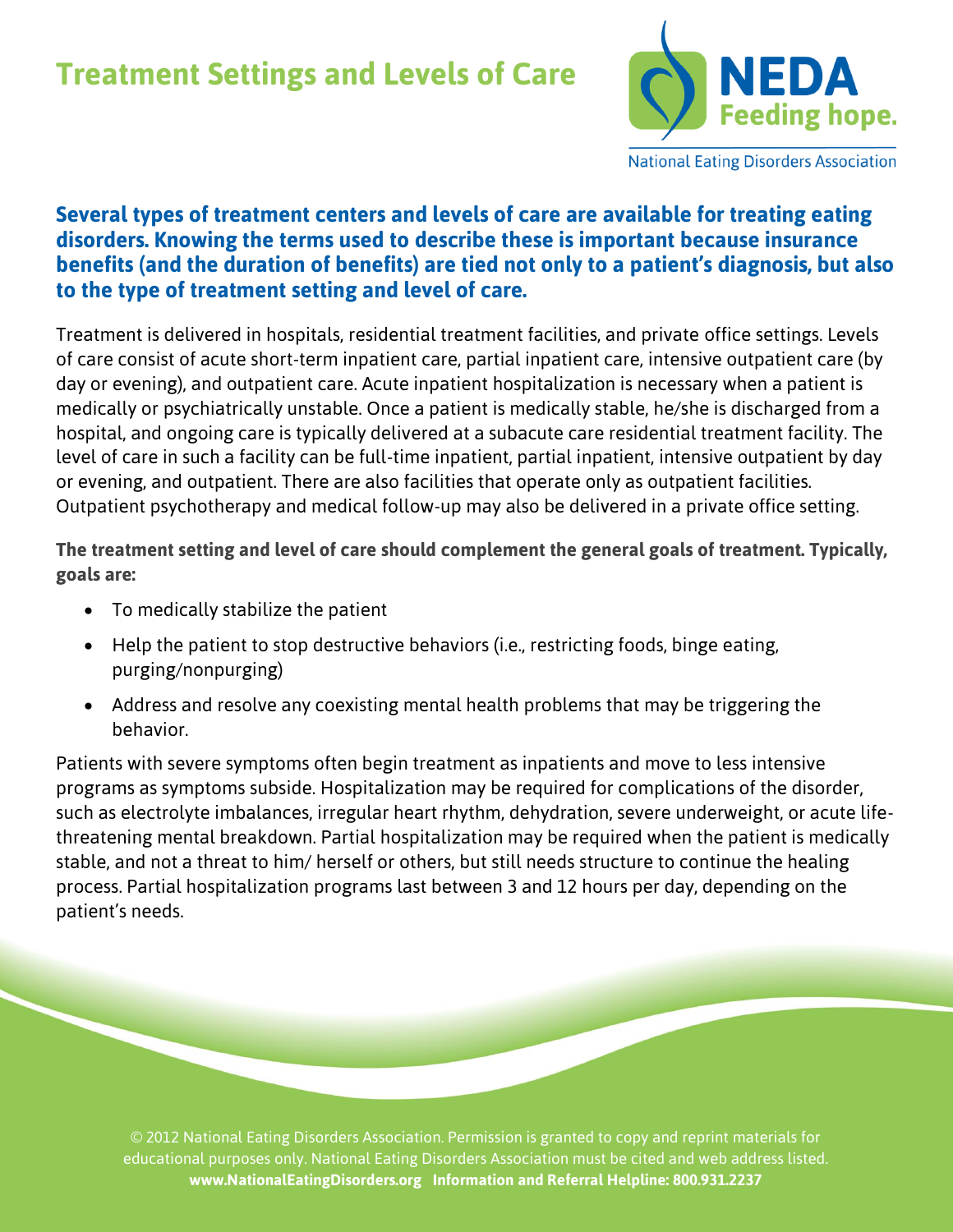

**National Eating Disorders Association** 

Psychotherapy and drug therapy are available in all the care settings. Many settings provide additional care options that can be included as part of a tailored treatment plan. Support groups may help a patient to maintain good mental health and may prevent relapse after discharge from a more intensive program.

**The intensity and duration of treatment depends on:** 

- Insurance coverage limits and ability to pay for treatment
- Severity and duration of the disorder
- Mental health status
- Coexisting medical or psychological disorders

A health professional on the treatment team will make treatment recommendations after examining and consulting with the patient.

# **Criteria for Treatment Setting and Levels of Care**

These criteria summarize typical medical necessity criteria for treatment of eating disorders used by many healthcare facilities, eating disorder specialists, and health plans for determining level of care needed.

#### **Inpatient**

Patient is medically unstable as determined by:

- Unstable or depressed vital signs
- Laboratory findings presenting acute health risk
- Complications due to coexisting medical problems such as diabetes

Patient is psychiatrically unstable as determined by:

- Rapidly worsening symptoms
- Suicidal and unable to contract for safety

© 2012 National Eating Disorders Association. Permission is granted to copy and reprint materials for educational purposes only. National Eating Disorders Association must be cited and web address listed. **www.NationalEatingDisorders.org Information and Referral Helpline: 800.931.2237**